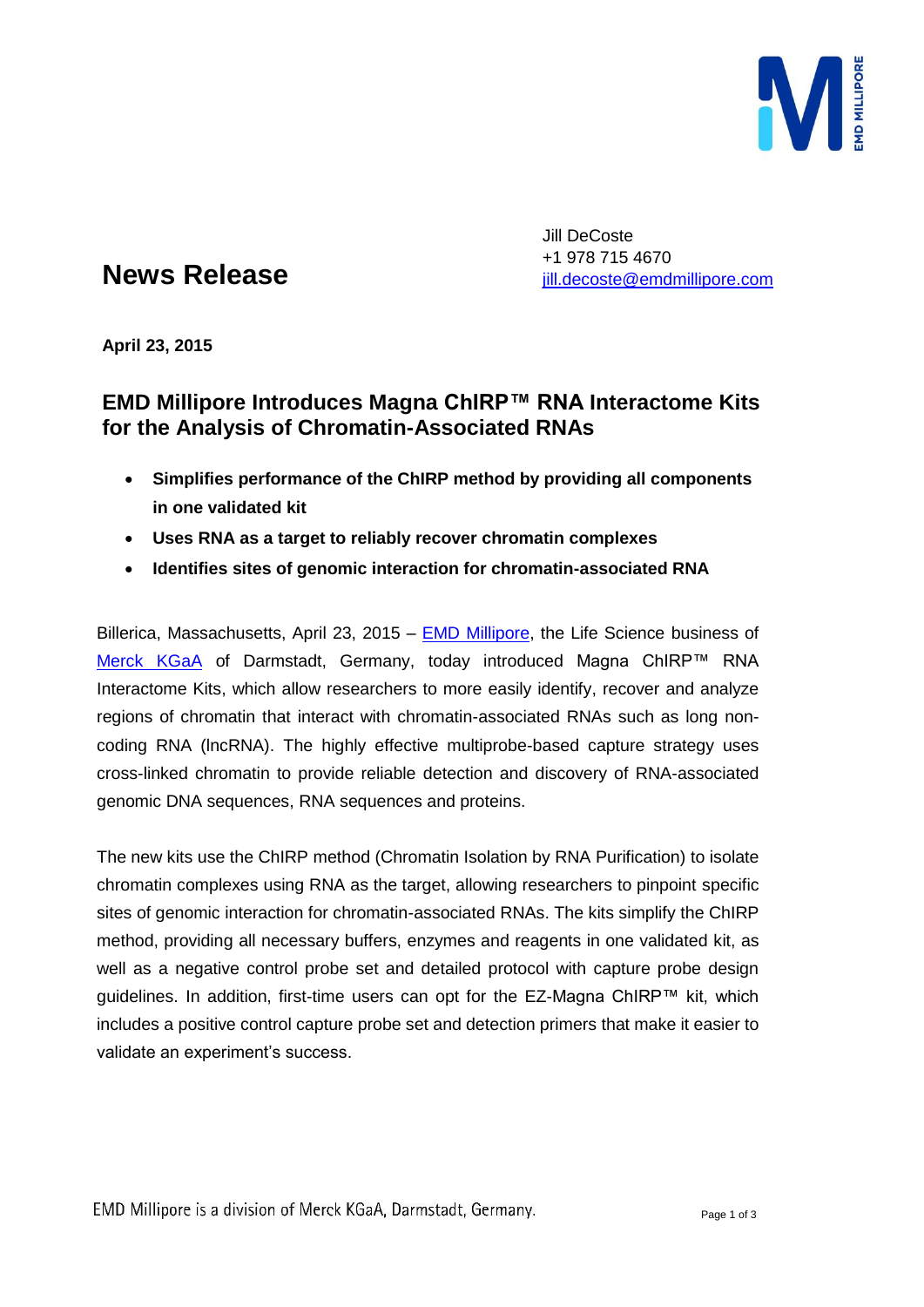

### **News Release**

The ChIRP method was first described by researchers at Stanford University in 2011<sup>1</sup>. The technique offered significant potential for lncRNA studies, but the protocol was complex, requiring many different reagents which needed to be sourced from different providers. In addition, the challenging procedure limited use to researchers with strong expertise in the area. The all-in-one Magna ChIRP™ RNA Interactome Kits simplify the process, enabling all laboratories to effectively leverage the ChIRP method.

"Noncoding RNA has become an increasingly prominent area of study in recent years, after researchers discovered that DNA sequence alone does not determine a cell's genetic fate," said Patrick Schneider, Ph.D., Head of Bioscience. "A significant amount of research is now being conducted to understand how chromatin-associated RNAs influence gene expression and epigenetic regulation. Magna ChIRP™ RNA Interactome Kits make the ChIRP method accessible to all researchers, offering a simplified way of studying the interactions of chromatin-associated RNAs."

The kits guide researchers through a process in which they cross-link and lyse cells, sonicate chromatin and hybridize biotinylated capture oligos, which bind to the complementary RNA sequence. Then, EMD Millipore's PureProteome™ Streptavidin magnetic beads are added, which are included in the kits to allow robust pull down of any chromatin binding to the target RNA. After the beads are washed, the DNA, RNA, and protein components can be isolated for further analysis. The protocol eliminates nonspecific signals by utilizing split pools of capture probes (even/odd) to allow unambiguous identification of specific interactions.

For more information, please visit [www.emdmillipore.com/chirp.](http://www.emdmillipore.com/chirp)

#### **About EMD Millipore**

 $\overline{a}$ 

EMD Millipore is the U.S. Life Science subsidiary of Merck KGaA, Darmstadt, Germany. As part of the global Life Science business of Merck KGaA, Darmstadt, Germany, EMD Millipore offers a broad range of innovative, performance products, services and business relationships that enable our customers' success in research, development and production of biotech and pharmaceutical drug therapies. Through dedicated collaboration on new scientific and engineering insights, and as one of the top three R&D investors in the life science tools industry, the Life Science business of Merck KGaA, Darmstadt, Germany, serves as a strategic partner to customers and helps advance the promise of life science. Headquartered in Billerica,

<sup>1</sup> Chu C, Qu K, Zhong FL, Artandi SE, Chang HY. Genomic maps of long noncoding RNA occupancy reveal principles of RNA-chromatin interactions. *Mol Cell*. 2011 Nov 18;44(4):667-78.